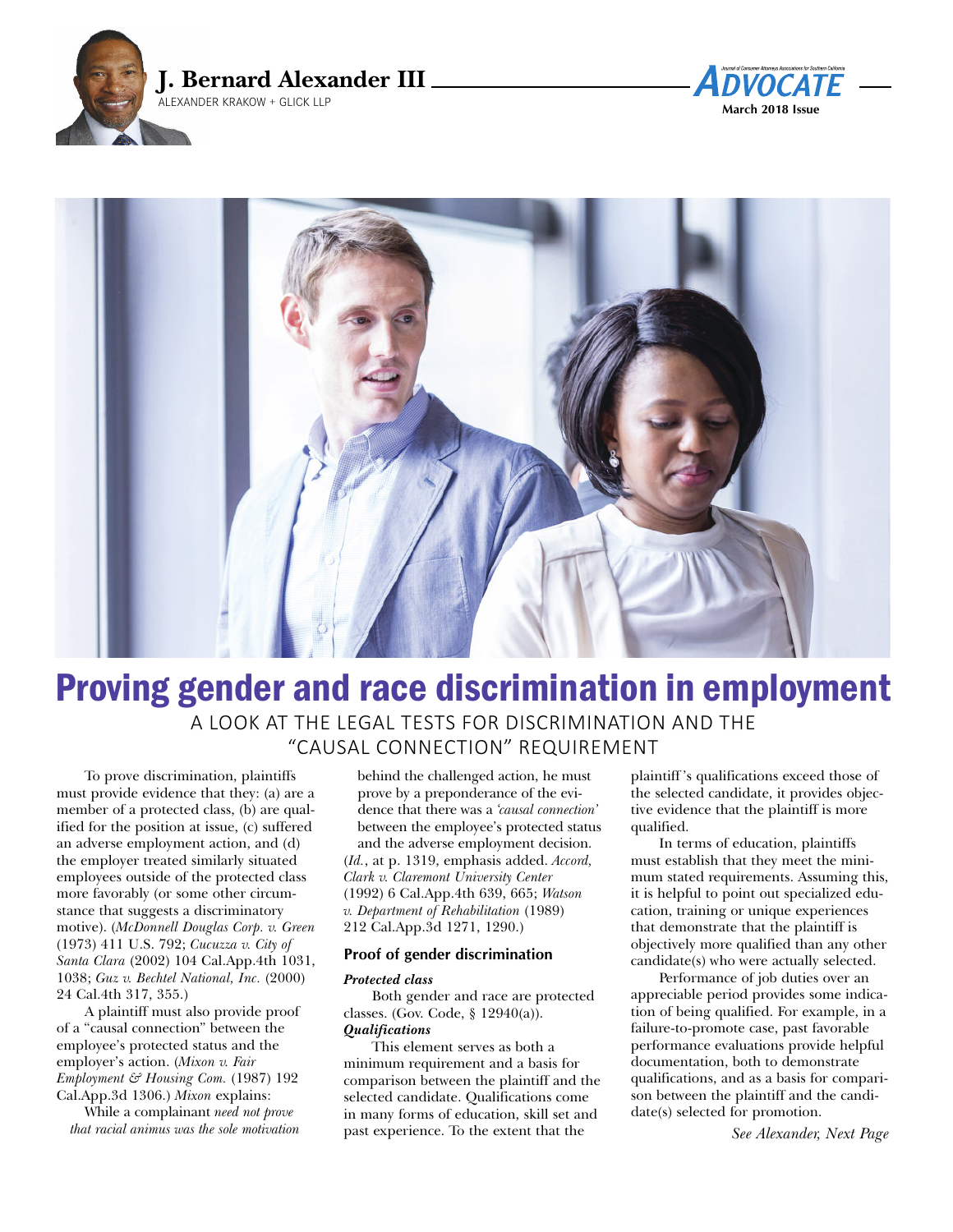

"Employee [performance] evaluations serve the important purpose of documenting an employer's hiring, promotion, discipline, and firing practices." (*Jensen v. Hewlett-Packard Co.* (1993) 14 Cal.App.4th 958, 964.) Favorable performance evaluations, awards and accolades are examples of documentation that demonstrate qualifications.

While evidence of satisfactory performance is helpful evidence, it is not a necessary element of a plaintiff 's prima facie case. (See, *Caldwell v. Paramount Unified School District* (1995) 41 Cal.App.4th, footnote 6.)

Sometimes a selected candidate appears more qualified than the plaintiff due to specialized skills. Often, the candidate has benefitted from performing a special assignment or "acting" duties in the role, before being selected to permanently perform the role. When a candidate is selected after having performed acting duties, or after receiving specialized skills, we refer to that favorable treatment as "grooming" or a "shoulder tap." If the plaintiff proves to be lesser qualified because the selected candidate received favorable advantages, the perceived greater qualifications of the selected candidate can be characterized as evidence of disparate treatment and an indicator of discriminatory motive. Preferential treatment need not just be selection to a position, it can also be providing preferential experiences which make a chosen candidate outside the protected class appear more qualified than a candidate in the protected class. *Adverse action*

"The most obvious types of retaliation are denial of promotion, refusal to hire, denial of job benefits, demotion, suspension, and discharge." (EEOC Compliance Manual, *Section 8, Retaliation*.) However, the FEHA protects an employee with respect to not only so-called "ultimate employment actions" such as termination or demotion, but also "the entire spectrum of employment actions that are reasonably likely to adversely and materially affect an employee's job performance or opportunity for advancement in his or her career." (*Yanowitz v. L'Oreal USA, Inc.* (2005) 36 Cal.4th 1028, 1138.) *Yanowitz* is

the leading case discussing adverse employment actions, and states: • "[A]lthough an adverse employment action must materially affect the terms, conditions, or privileges of employment to be actionable, the determination of whether a particular action or course of conduct rises to the level of actionable conduct should take into account the unique circumstances of the affected employee as well as the workplace context of the claim."

• Not only "so-called 'ultimate employment actions' such as termination or demotion, but also the entire spectrum of employment actions that are reasonably likely to adversely and materially affect an employee's job performance or opportunity for advancement in his or her career" are addressed.

• Conduct is examined collectively; may consist of "a series of subtle, yet damaging injuries," rather than "one swift blow."

Other examples of adverse actions

can include:

1. Unfair performance reviews

2. Exchange of more important assignments with less important ones

3. Demotion

4. Denying or removing privileges of employment (i.e., overtime)

5. Unfair warnings and discipline

6. Not providing documents and/or information necessary for an employee to competently do his/her job

7. Barring employee from training 8. Excluding employee from meetings, conferences, etc.

9. Labeling employee as "a troublemaker" to managers and supervisors in employee's group

10. Refusing a transfer and badmouthing to potential managers about employee's "bad" performance

11. Assigning an employee duties that fall outside of employee's job description 12. Stripping employee of supervisory duties

13. Disproportionate reduction of workload and pay (i.e., no overtime)

14. Embarrassing the employee in front of his subordinates

15. Undermining the employee by removing important contracts or territories

16. Forcing the employee to train the subordinate and then promoting the subordinate and not the employee who did the training

17. Accusing employee of being confrontational

18. Disclosing confidential information about employee to co-workers 19. Telling the employee to forget about a promotion or a raise

# **Direct and indirect (circumstantial) evidence**

Derogatory statements based on gender serve as direct evidence of discriminatory motive. In *Stegal v. Citadel Broadcasting Co.* 350 F.3d 1061 (9th Cir. 2003), the court held that gender bias could be demonstrated by statements made that a female plaintiff was "not a team player" (*Id.*, at 1070), "a spoiled brat" (*Ibid*.), with a "negative attitude" about her job (*Id*., at 1068). In *Stegal,* a female broadcaster was terminated nine days after she complained of gender discrimination, sexual harassment and a pay differential based on gender. The manager allegedly expressed being "angry at [the plaintiff] for getting what she wanted and had only been able to do so because she was a woman." (*Id.*, 1063).

*Mathieu v. Norell* (2004) 115 Cal.App.4th 1174, 1187, provides examples of conduct, which taken collectively, are gender-based indicia of motivating factors to discriminate: "[Plaintiff] complained of the following behavior: (1) Fluck glaring at her; (2) Fluck failing to return Mathieu's emails, which were essential to the completion of her job duties; (3) Fluck shouting at her and hindering the performance of her duties when she inquired about work-related matters; (4) Fluck turning his back on her when he saw her; (5) Fluck sneering at her; (6) Fluck bumping his shoulder into her in the halls or whispering into someone's ear when she was near; (7) Fluck shouting at her that he was busy, "get away" and "what the hell do I have to sign that for?" when she approached him; (8)

Fluck failing to return paperwork that was essential for Mathieu to complete her *See Alexander, Next Page*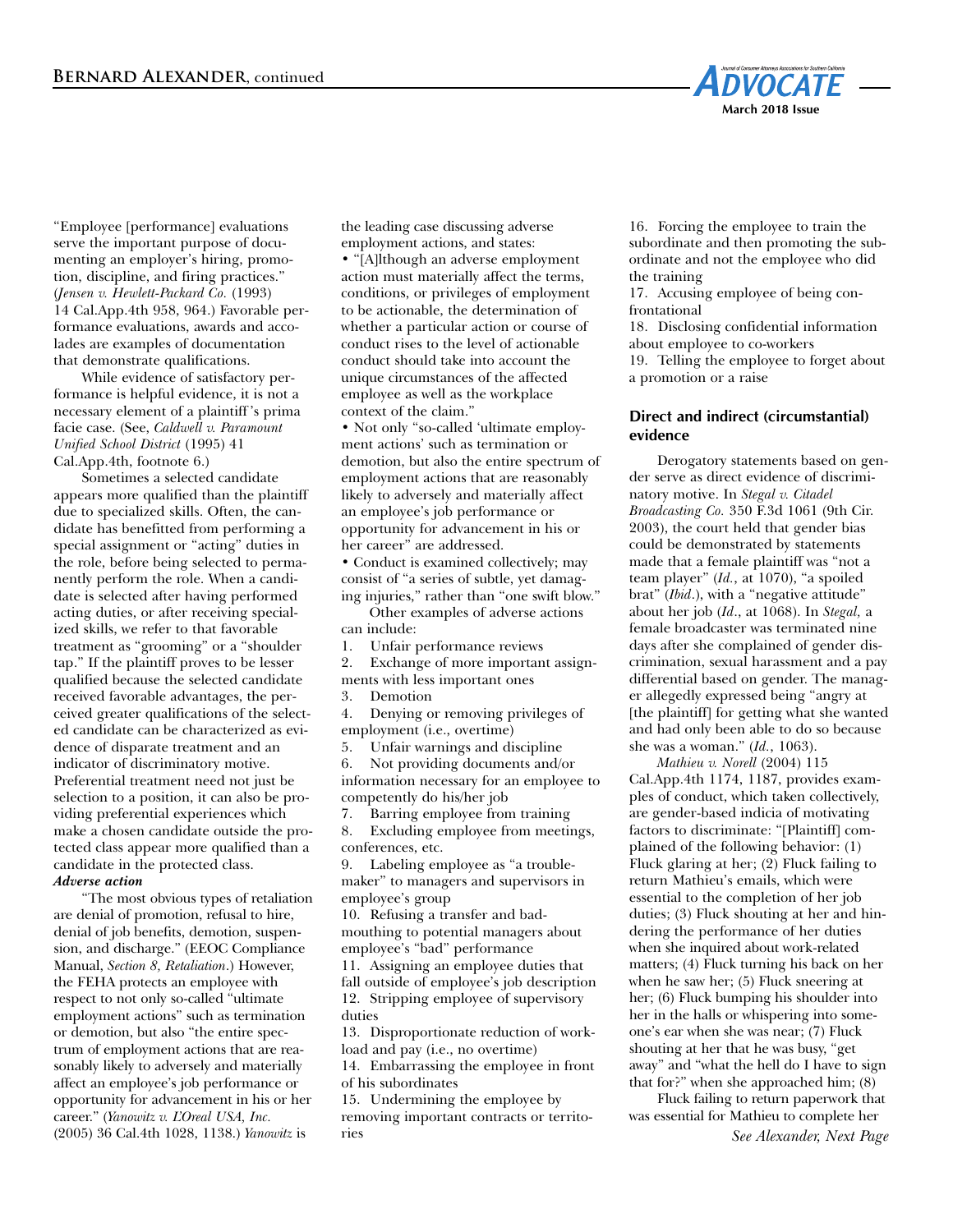

job duties; (9) Fluck yelling at her "psycho," "bitch" and "get out"; and (10) Fluck shouting "let's walk past the stick," calling her "Ally McBeal" and commenting that he did not understand how he could ever have been attracted to her. To be sure, all but the last one or two items on Mathieu's list of complaints bear a stronger resemblance to junior high school-style expressions of personal animus than to harassment on the basis of sex.

In *Costa v. Desert Palace, Inc.* (9th Cir.2002) 299 F.3d 838, 861-862 (en banc), affd. sub nom. *Desert Palace v. Costa* (2003) 539 U.S. 90, a finding of genderbased discrimination was supported by facts such as these:

The most prominent example of ... differential treatment was Caesars' decision to terminate Costa for an incident that netted her male co-worker only a five-day suspension. Costa's claim that she was shoved against an elevator wall and sustained bruises from the altercation is not one to be taken lightly. The excuse that the management could not figure out whom to believe – Costa or Gerber – is questionable given the strong corroboration of Costa's story and the inconsistencies in Gerber's account. . . . The jury was entitled . . . to infer that Costa was fired, while Gerber was only suspended, because Costa was a woman. . . . Finally, the jury could easily have believed that Costa's record was itself largely a result of discrimination because of repeated incidents of unfair discipline that accumulated over time. For example, her supervisor's decision to backfill the records with prior alleged misconduct supports such a conclusion.

However, discrimination is a state of mind and, therefore, notoriously hard to prove. Sophisticated employers are well aware that discrimination is illegal. Thus, most cases are established through circumstantial evidence. (*Guz, supra*, 24 Cal.4th 317, 354 ("direct evidence of intentional discrimination is rare, and such claims must usually be proved circumstantially."); *Riordan v. Kempiners* (7th Cir. 1987) 831 F.2d 690, 697-98 ("Defendants of even minimal sophistication will neither admit discriminatory

animus nor leave a paper trail demonstrating it. ... [A] Plaintiff 's ability to prove discrimination indirectly, circumstantially, must not be crippled ... because of crabbed notions of relevance or excessive mistrust of juries."].)

Circumstantial evidence of pretext generally relates to such factors as plaintiff 's job performance, the timing of events and how the plaintiff was treated in comparison to other workers. (*Colarossi v. Coty US Inc.* (2002) 97 Cal.App.4th 1142, 1153.)

# **Proof of race (national origin) discrimination**

The same elements of proof necessary for gender discrimination are also necessary for proof of race discrimination. This section provides examples of proof that demonstrate race or national original discrimination.

Racial (and national origin) discrimination occurs in a variety of forms, affecting a variety of different races. For example:

• A single racial slur by a supervisor directed to the plaintiff is enough to withstand summary judgment. (*Dee v. Vintage Petroleum* (2003) 106 Cal.App.4th 30 ["Here [the supervisor's] remark that 'it is your Filipino understanding versus mine' is an ethnic slur, both abusive and hostile."].)

*• Fragante v. City and County of Honolulu* (9th Cir. 1989) 888 F.2d 591; see also 29 cfr 1606.1. [Filipino employee passed over for employment because of her "heavy Filipino accent"].

• See also, *Warren v. City of Carlsbad* (9th Cir. 1995) 58 F.3d 439, 443 [fire chief 's derogatory comments about Hispanics create inference of discriminatory motive.]

*• Cordova v. State Farm Ins. Cos.* 124 F.3d 1145, 1150 (9th Cir. 1997) [decisionmaker called another Latino employee a "dumb Mexican" and said he was only hired because he was a minority.]

#### **Racial epithets**

Harassment and discrimination laws strictly prohibit the use of the word "nigger" at work. (*McGinest v. GTE Service Corp.* (9th Cir. 2004) 360 F.3d 1103, 1116 ("It is beyond question that the use of the word 'nigger' is highly offensive and demeaning, evoking a history of racial violence, brutality, and subordination."); *Swinton v. Potomac Corp*. (9th Cir. 2001) 270 F.3d 794, 817 (describing "nigger" as "perhaps the most offensive and inflammatory racial slur in English, ... a word expressive of racial hatred and bigotry."); *Daso v. The Grafton School, Inc.* (D. Md. 2002) 181 F.Supp.2d 485, 493 ("The word 'nigger' is more than [a] 'mere offensive utterance' ....No word in the English language is as odious or loaded with as terrible a history."); *Rodgers v. Western Southern Life Ins. Co.* (7th Cir. 1993) 12 F.3d 668, 675 ("Perhaps no single act can more quickly alter the conditions of employment and create an abusive working environment than the use of an unambiguously racial epithet such as 'nigger' by a supervisor in the presence of his subordinates.").

Occasionally, an individual will reference discriminatory treatment of one race, as an indication of a discriminatory atmosphere that tolerates discriminatory practices generally, and the race of the complainer specifically. Where racial slurs have been directed at a minority race of which plaintiff is a member, similar slurs directed at other minorities may contribute to the overall hostility of the working environment. (*Cruz v. Coach Stores, Inc.* (2nd Cir. 2000) 202 F3d 560, 570 [A Hispanic employee could complain of hostile environment based on personnel manager's frequent references to "niggers" in her presence and slurs regarding Hispanics behind her back].) "If racial hostility pervades a workplace, a plaintiff may establish a violation of Title VII, even if such hostility was not directly targeted at the plaintiff." (*McGinest v. GTE Service Corp*. (9th Cir.2004) 360 F3d 1103, 1117.)

Consistent with this, the Ninth Circuit allows the introduction of evidence of discrimination against groups other than the plaintiff 's own. (See e.g. *Lam v. University of Hawaii*. (9th Cir. 1998) 164 F.3d 1186, 1188 (allowing into evidence a professor' s racist comments against a black person in a discrimination

*See Alexander, Next Page*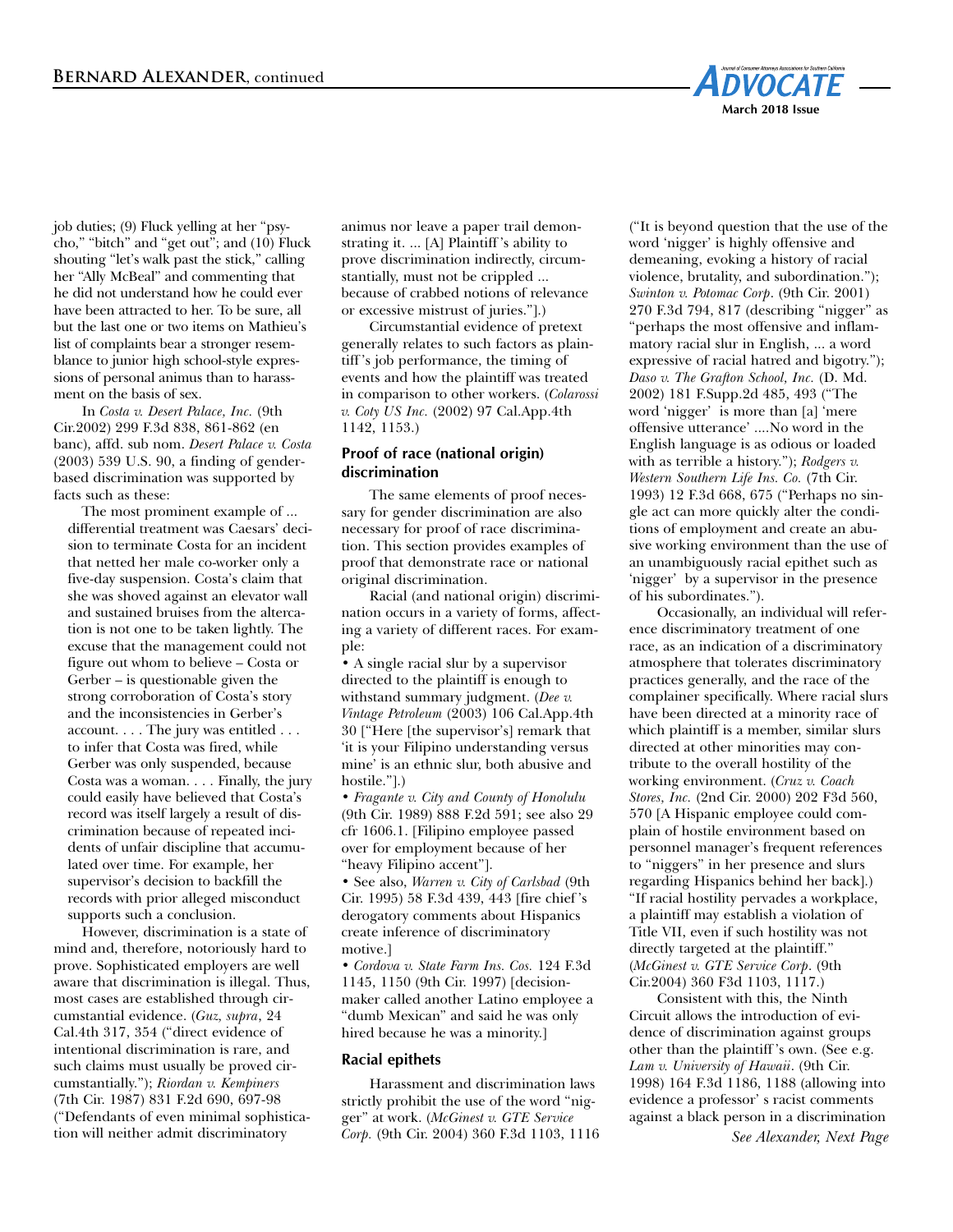

case based on race, national origin and gender, even though plaintiff was Vietnamese. Also see, e.g., *Schwapp v. Town of Avon* (2d Cir. 1997) 118 F.3d 106, 112 (holding that it was error to exclude two incidents of discrimination which "reflect[ed] bigotry . . . toward other minority groups" in hostile work environment case); *Abramson v. American Univ.* (D.D.C. 1988) 1988 U.S. Dist. LEXIS 15818 \*4, 54 Fair Empl. Prac. Cas. (BNA) 740 (holding that "evidence that [defendant] discriminated against other minority groups is surely relevant towards the issue of having discriminatory intent in general.").)

# **Perceived race**

If the plaintiff is perceived as a specific race and faces discrimination based upon that perception, the Ninth Circuit has held that a false perception is sufficient to proceed with a discrimination claim. In *Estate of Amos v. City of Page, Arizona*, 257 F.3d 1086, 1094 (9th Cir. 2001), a plaintiff alleged discriminatory conduct based upon the perception that the victim was Native American, even though the victim was white. The Ninth Circuit held, "The City's alleged discrimination is no less malevolent because it was based upon an erroneous assumption."

The U.S. Supreme Court has recognized that national origin is not limited to the person' s country of birth; it is a term that refers as well to "the country from which his or her ancestors came." (*Espinoza v. Farah Manufacturing Co.*, 414 U.S. 86, 88 & n.2 (1973).) In addition, the EEOC has a broad view of what gives an individual the characteristic of being of a particular "national origin." It defines national origin as a characteristic of an individual's, or his or her ancestor's, place of origin or the individual's demonstration of the physical, cultural, or linguistic characteristics of a national origin group. (29 C.F.R. § 1606.1.)

In *EEOC v. WC&M Enterprises, Inc*., 496 F.3d 393 (5th Cir. 2007), the Fifth Circuit reversed a district court's grant of summary judgment to the employer, rejecting an argument that the plaintiff could not state a claim for national origin discrimination because he could not link the discrimination to a particular country of origin. The Fifth Circuit noted that nothing in the EEOC guidelines requires that the discrimination be based on the victim's actual national origin:

In order to have a claim of national origin discrimination under Title VII, it is not necessary to show that the alleged discriminator knew the particular national origin group to which the complainant belonged .... [I]t is enough to show that the complainant was treated differently because of his or her foreign accent, appearance, or physical characteristics.

(*Id.* at 401-02 (citing Guidelines on Discrimination Because of National Origin, 45 Fed.Reg. 85,632, 85,633 (Dec. 29, 1980).)

#### *Differential treatment of similarly situated employees, or other circumstances that suggest discriminatory motive*

It is well-established that one way to prove pretext and discriminatory animus is to show that others, similarly situated to the plaintiff, were not similarly disciplined or were terminated for similar misconduct or performance issues. (*McDonnell Douglas Corp. v. Green* (1973) 411 U.S. 792, 804 ("Especially relevant to [a showing of pretext] would be evidence that white employees involved in acts against [the employer] of comparable seriousness ... were nevertheless retained or rehired."); *Costa v. Desert Palace, Inc*. (9th Cir. 2002) 299 F.3d 838, 854 (en banc) [evidence that female employee was disciplined far more harshly than male coworkers for the same infractions, was denied overtime and medical leave granted to male coworkers, and was supervised more closely than they were, created an inference that sex was a "motivating factor" in her termination supporting a jury verdict in her favor]; *Damon v. Fleming Supermarkets of Florida, Inc*. (11th Cir. 1999) 196 F.3d 1354, 1363 [plaintiff can prove pretext by showing either that she did not violate the cited work rule or that other employees outside the protected class who engaged in similar acts were not similarly treated]; *Spulak v. K Mart Corp*. (10th Cir. 1990) 894 F.2d 1150, 1156 ("As a general rule,

the testimony of other employees about their treatment by the defendant is relevant to the issue of the employer's discriminatory intent."); see also, *Kientzy v. McDonnell Douglas Corp*. (8th Cir. 1993) 990 F.2d 1051, 1060 [affirming jury verdict for female plaintiff who was fired for going home to lunch based, in part, on evidence that similarly situated male employees were merely reprimanded or suspended]; *McAlester v. United Air Lines, Inc.* (10th Cir. 1988) 851 F.2d 1249, 1269 [directed verdict in favor of employer, reversed based on evidence that minority employee was terminated for offense that non-minorities were only suspended].)

Evidence of employer's discriminatory treatment of other employees in the same protected class may create an inference of discriminatory intent towards the plaintiff as a member of the class.

(*Becker v. ARCO Chem. Co.* (3d Cir. 2000) 207 F.3d 176, 194 n.8.)

# **Discrimination is based on individual treatment**

Employers sometimes attempt to introduce evidence about the favorable treatment of *other* individuals in the same class. However, the FEHA protects the right of *every individual* to be judged on his or her own merits, not as a member of a group.

For example, in *Connecticut v. Teal* (1982) 457 U.S. 440, the high court rejected an employer's defense that it could not be liable for acts of racial discrimination in promotions if the "bottom-line" result of the promotional process was an appropriate racial balance. Rejecting this argument, the Supreme Court stated:

It is clear that Congress never intended to give an employer license to discrimination against some employees on the basis of race or sex merely because he favorably treats other members of the employees' group.

(*Id.*, at p. 455. See also, *Furnco Construction Corp. v. Waters* (1978) 438 U.S.567, 579 ["a racially balanced work force cannot immunize an employer from liability for specific acts of discrimination"]; *Los Angles Dept. of See Alexander, Next Page*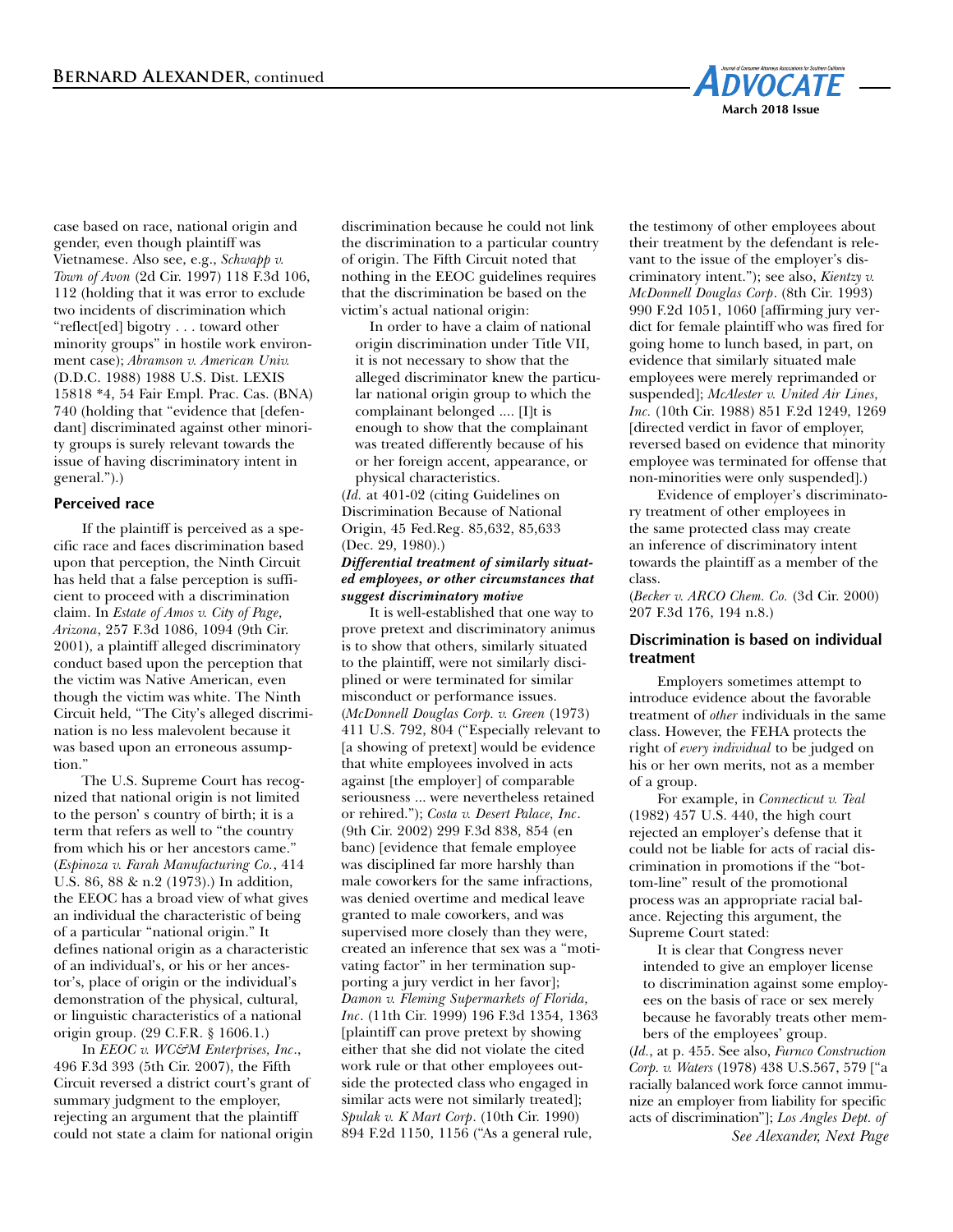

*Water & Power v. Manhart* (1978) 435 U.S. 702 [fairness to a class of women employees as a whole could not justify discrimination in pension rates to individual female employees because the "statute's focus on the individual is unambiguous."].)

# **Aggregation of claims**

Sometimes, the facts of a case give rise to multiple forms of discrimination. Discriminatory practices often overlap so that the motive for the discriminatory conduct cannot be clearly identified as solely race or gender-based. The law recognizes that race and sex cannot be artificially severed in a sexual-harassment claim. [Civil Rights Act of 1964 §§ 701, 703(a)(1), as amended 42 U.S.C.A. §§ 2000(e), 2000(e)-(2)(a)(1); *Stingley v. Arizona*, 796 F.Supp. 424 (U.S.D.C. Az 1992); *Hicks v. Gates Rubber Co.,* 833 F.2d 1406 (10th Cir. 1987)].

In *Hicks v. Gates Rubber Co.*, the court permitted a black woman to "aggregate evidence of racial hostility with evidence of sexual hostility," after her racial harassment claim had been dismissed, in order to bolster her hostile environment sexual harassment claim. (Id. at 1416; See also, *Nichols v. Frank* 42 F.3d 503, 511 (9th Cir, 1994).)

Further, courts recognize causes of action for discrimination based on combinations of protected characteristics. "[W]here two bases for discrimination exist, they cannot be neatly reduced to distinct components . . . . [W]hen a plaintiff is claiming race and sex bias, it is necessary to determine whether the employer discriminates on the basis of that combination of factors . . . ." (*Lam v. University of Hawaii*, 40 F.3d 1551, 1562 (9th Cir. 1994) (emphasis in original); see also, *Jefferies v. Harris County Community Action Association*, 615 F.2d 1025, 1032-33 (5th Cir. 1980) ("[D]iscrimination against black females can exist even in the absence of discrimination against black men or white women.").

#### **Legitimate, non-discriminatory reasons**

Employers will often attempt to demonstrate that any adverse action(s) taken were based on a legitimate, nondiscriminatory reason. For example:

**No requisite knowledge of pregnancy condition; failure to meet performance standards.** *Trop v. Sony Pictures Entertainment, Inc.* (2005) 129 Cal.App.4th 1133 [summary judgment granted based on plaintiff 's inability to establish employer's prior knowledge of pregnancy at the time of termination, and unsatisfactory performance.] In *Trop*, the court found that the following was *not* direct evidence of pregnancy discrimination: (1) After Trop was fired, Thomas said, "I need somebody here who wants to be here and doesn't have a life"; (2) When Trop told Thomas she was pregnant after being fired, Thomas said: "What were you thinking? How could you possibly be my assistant and be pregnant? How did you think that ever was going to work?" "Do you want to be pregnant? I had thought maybe [Trop] hadn't considered all her options, that she had made a mistake somehow.... You know, there are things you can do. You could.... How was she going to take care of him?" "I couldn't understand how she was going to live her life"; (3) When Trop told Thomas, "Women get pregnant every day," Thomas allegedly replied, "Well, that was never going to happen here. It would never happen here"; and (4) At the December 2002 Christmas party Trop said, "It looks like I get to have one of my own," to which Thomas replied, "Not while you are working for me." (*Id.*, 1146-1147.)

**Employee's inadequate technical computer skills.** *Gibbs v. Consolidated Services* (2003) 111 Cal.App.4th 794 [job restricting required plaintiff to acquire computer skills].

**Comparator's superior education, training and experience.** *Schuler v. Chronicle Broad, Co.*, 793 F.2d 1010 (9th Cir. 1986) [summary judgment granted against black female employed by television station as a part-time temporary technician for three months, who sued her employer for racial discrimination in giving a permanent job to a white male]; *Steckl v. Motorola, Inc.,* 703 F.2d 392 (9th Cir. 1983).

**Loss of confidence in the employee.** *Arteaga v. Brink's, Inc.* (2008) 163

Cal.App.4th 327 [an armored transportation employee first reported experiencing pain and numbness in his arms, fingers, shoulders, and feet (for a year or two), while under internal investigation into missing cash, and under threat of termination pending the investigation outcome].)

**Downsizing due to financial difficulty.** *Martin v. Lockheed Missiles & Space Co.,* (1994) 29 Cal.App.4th 1718; *Cochrane v. Norton,* No. C-01-2208 SC 2003 WL 21768006 (N.D. Cal. July 28, 2003); *DeMinico v. Monarch Wine Co., Inc.,* Civ A. No. CV850238PAR, 1986 WL 27578 (C.D. Cal. Mar. 12, 1986)

When developing the narrative that will be used to prepare the complaint, opposing a motion for summary judgment, or presenting evidence at trial, it is important to (a) be mindful of how you will prove the employer's motivation, and (b) anticipate the employer's potential defenses.

#### **Conclusion**

Discrimination claims are often difficult to prove, particularly where evidence of discrimination is subtle. Seldom do we have the benefit of direct evidence (e.g., racial epithets, written statements or records). Seldom are there willing eyewitnesses to confirm the discriminatory statement that was said, or the actions taken. By default, proof of disparity in treatment is the predominant method of proving that discrimination has occurred. Hopefully, this paper has provided several helpful examples and authorities for proving discrimination based on gender and race.

*Bernard Alexander prosecutes civil rights claims focusing on plaintiff employment discrimination and practices as a civil litigator in both State and Federal Court, where he has tried over 40 cases to verdict. He is the past Chair of the California Employment Lawyers Association (CELA). He created and has managed the CELA Annual Trial College since 2014. He has received recognition as: Joe Posner Award Recipient (CELA) 2016, Top 75 California Labor and Employment Lawyers, by Los Angeles and San Francisco See Alexander, Next Page*